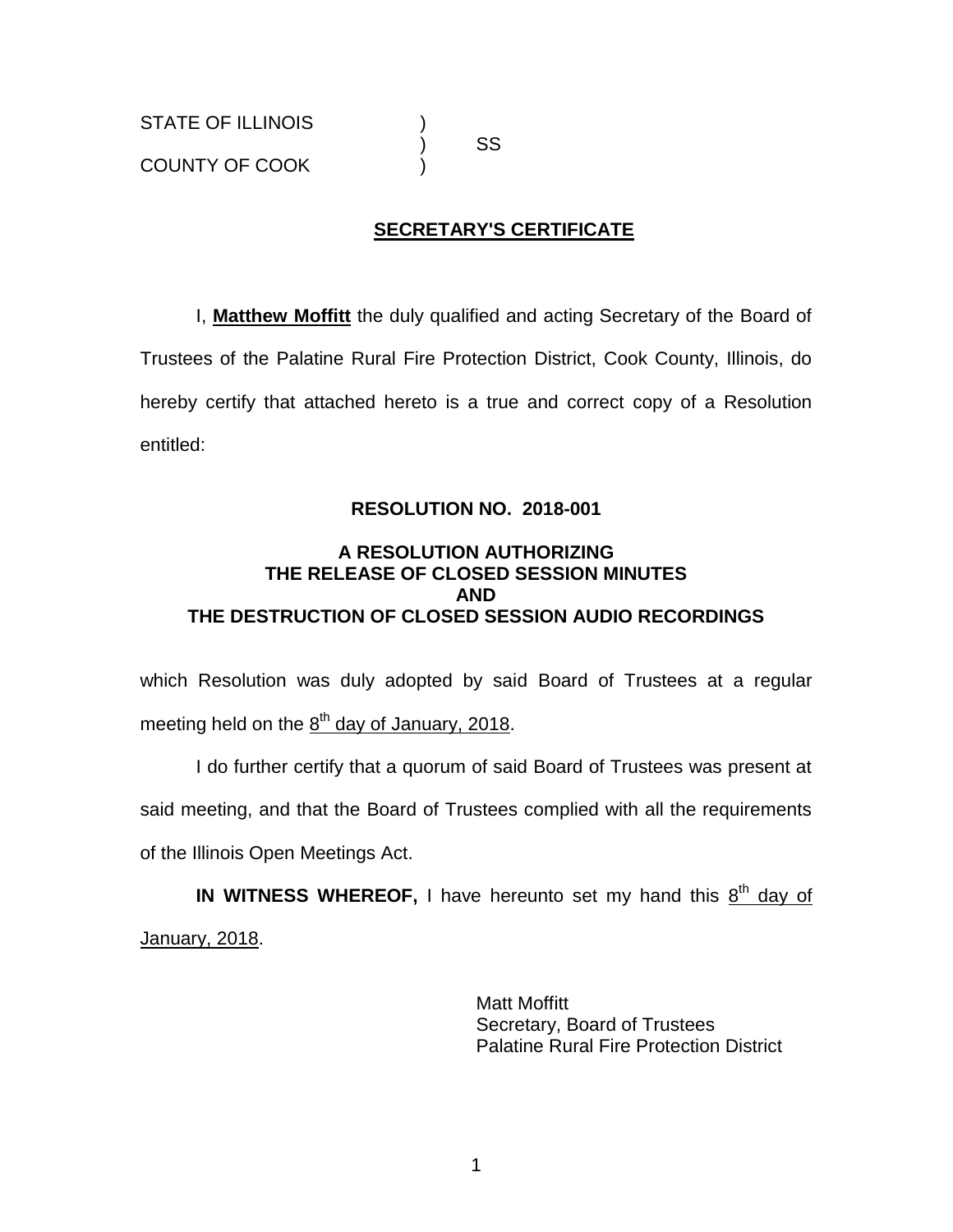#### **RESOLUTION NO. 2018-001**

#### **A RESOLUTION AUTHORIZING THE RELEASE OF CLOSED SESSION MINUTES AND THE DESTRUCTION OF CLOSED SESSION AUDIO RECORDINGS**

**WHEREAS**, the Palatine Rural Fire Protection District Board of Trustees have met from time to time in closed session for purposes authorized by the Illinois Open Meetings Act; and

**WHEREAS**, as required by the Act, the Board has kept written minutes and verbatim record in the form of an audio recording of all such closed sessions; and

**WHEREAS**, pursuant to the requirements of 5 ILCS120/2.06(d), the Board of Trustees has determined a need for confidentiality still exists as to the closed session minutes from the meetings set forth on Exhibit "A" attached hereto; and

**WHEREAS**, the Board of Trustees has further determined that the minutes of the meetings listed on Exhibit "B" attached hereto no longer require confidential treatment and should be made available for public inspection; and

**WHEREAS**, the Board of Trustees also approve the destruction of the recordings listed on Exhibit "C" attached hereto all of which are more than 18 months after the completion of the recorded meeting.

**NOW THEREFORE BE IT RESOLVED** by the Board of Trustees of the Palatine Rural Fire Protection District as follows:

**SECTION 1:** The closed session minutes from those meetings set forth on Exhibit "B" attached hereto are hereby released.

**SECTION 2:** That the Fire Chief is hereby authorized and directed to make said minutes available for inspection and copying in accordance with the Illinois Freedom of Information Act and Administration Policy #41 of the Palatine Rural Fire Protection District.

2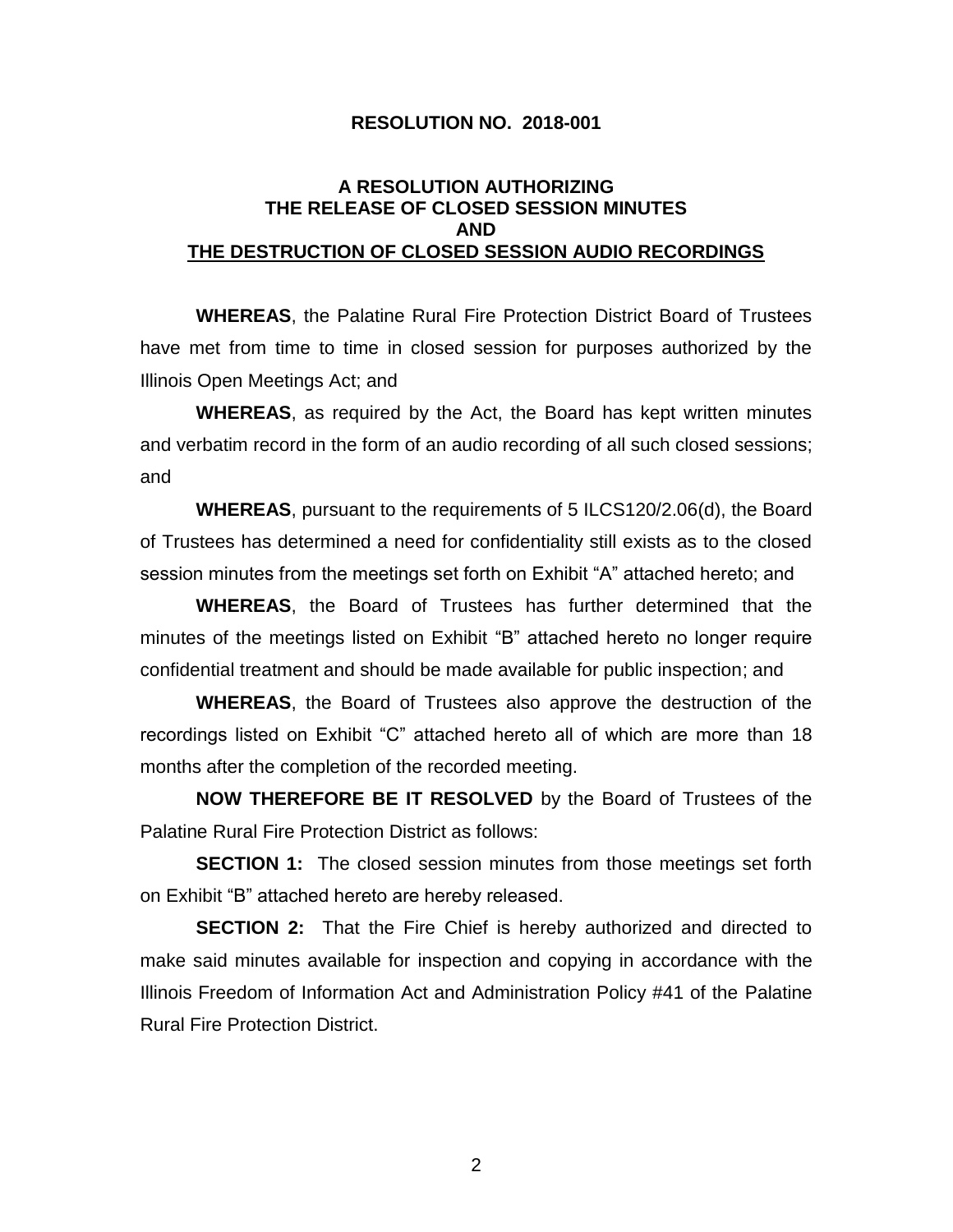**SECTION 3:** That the Fire Chief is hereby authorized and directed to destroy all audio recordings for those meetings set forth on Exhibit "C" attached hereto.

**SECTION 3:** This resolution shall be in full force and effect from and after its passage and approval.

ADOPTED this 8<sup>th</sup> day of January, 2018.

AYES: \_DelMar, McKanna, Moffitt\_

NAYS: \_\_\_\_\_\_\_\_\_0\_\_\_\_\_\_\_\_\_\_\_\_\_\_

ABSENT/ABSTAIN: \_\_\_\_\_0\_\_\_\_\_\_\_\_

Aaron DelMar President, Board of Trustees Palatine Rural Fire Protection District

ATTEST:

Aaron DelMar Secretary, Board of Trustees Palatine Rural Fire Protection District